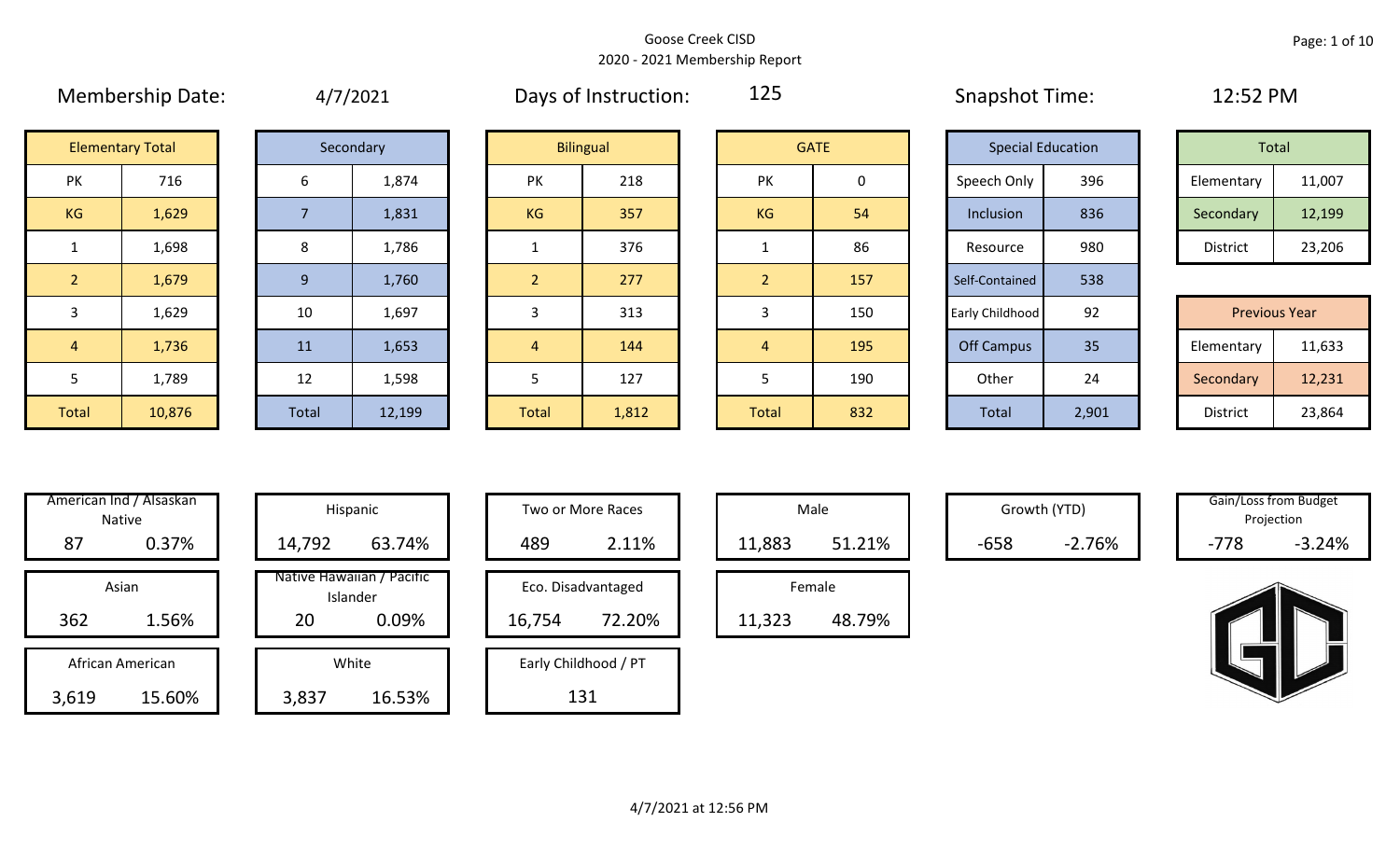| 4/7/2021<br>Date | <b>PK</b>              |                |    | KG             |                |                |                | $\overline{2}$ |                |     |                |                |                         | 4              |                |                         | 5              |                | Campus Totals  |       | Early        | Spec.    | Total | $19 - 20$ | $20 - 21$ |            |          |
|------------------|------------------------|----------------|----|----------------|----------------|----------------|----------------|----------------|----------------|-----|----------------|----------------|-------------------------|----------------|----------------|-------------------------|----------------|----------------|----------------|-------|--------------|----------|-------|-----------|-----------|------------|----------|
|                  |                        | GenEd BilEd    |    | GenEd BilEd    |                | GenEd          | <b>BilEd</b>   | GenEd          | <b>BilEd</b>   |     | Total GenEd    | <b>BilEd</b>   |                         | Total GenEd    | <b>BilEd</b>   | <b>Total</b>            | GenEd          | <b>BilEd</b>   | <b>Total</b>   | GenEd | <b>BilEd</b> | Child    | Prog  |           |           | Projection | Capacity |
|                  | Teachers               | $\overline{2}$ | 1  | 4              | 2              | 4              | $\overline{2}$ | 4              | $\mathbf{1}$   | 5   | 4              | 2              | 6                       | 5              | -1             | 6                       | 3              | 1              | 4              | 26    | 10           |          |       |           |           |            |          |
| Alamo            | Students               | 42             | 14 | 75             | 27             | 80             | 21             | 84             | 20             | 104 | 94             | 19             | 113                     | 88             | 19             | 107                     | 83             | 20             | 103            | 546   | 140          | 0        | 72    | 758       | 801       | 773        | 850      |
|                  | <b>Available Seats</b> | $\overline{2}$ | 8  | 13             | 17             | 8              | 23             | 4              | $\overline{2}$ | 6   | -6             | 25             | 19                      | 22             | 3              | 25                      | $-8$           | 5              | $-3$           |       |              |          |       |           |           |            |          |
|                  | <b>Teachers</b>        | $2^{\circ}$    |    | $\overline{3}$ | $\overline{2}$ | $\overline{3}$ | $\overline{2}$ | 3              | $\overline{2}$ | 5   | 3              | $\overline{2}$ | 5                       | $\mathbf{3}$   | $\overline{2}$ | 5                       | $\overline{3}$ | $\overline{2}$ | 5              | 20    | 13           |          |       |           |           |            |          |
| Ashbel<br>Smith  | Students               | 31             | 22 | 48             | 21             | 61             | 27             | 63             | 23             | 86  | 63             | 30             | 93                      | 75             | 25             | 100                     | 62             | 34             | 96             | 403   |              | $\Omega$ | 34    | 619       | 703       | 660        | 924      |
|                  | <b>Available Seats</b> | 13             | 0  | 18             | 23             | 5              | 17             | 3              | 21             | 24  | $\overline{3}$ | 14             | 17                      | $-9$           | 19             | 10                      | 13             | 16             | 29             |       | 182          |          |       |           |           |            |          |
|                  | Teachers               | 1              | 1  | 4              | 2              | 4              | $\overline{2}$ | 4              | $\overline{2}$ | 6   | 4              | $\overline{2}$ | 6                       | 5              | $\overline{2}$ | $\overline{\mathbf{z}}$ | 4              | 1              | 5              | 26    | 12           |          |       |           |           |            |          |
| Austin           | Students               | 23             | 13 | 70             | 37             | 82             | 29             | 85             | 27             | 112 | 69             | 36             | 105                     | 100            | 34             | 134                     | 91             | 33             | 124            | 520   | 209          | 0        | 9     | 738       | 798       | 772        | 814      |
|                  | <b>Available Seats</b> | $-1$           | 9  | 18             | $\overline{7}$ | 6              | 15             | 3              | 17             | 20  | 19             | 8              | 27                      | 10             | 10             | 20                      | 9              | $-8-$          | 1              |       |              |          |       |           |           |            |          |
|                  | <b>Teachers</b>        | $\overline{2}$ | 1  | 5              | $\overline{2}$ | 5              | $\overline{2}$ | 5              | 1              | 6   | 4              | $\overline{2}$ | 6                       | 6              | 1              | $\overline{7}$          | 5              | 1              | 6              | 32    | 10           |          |       |           |           |            |          |
| <b>Banuelos</b>  | Students               | 39             | 14 | 108            | 20             | 115            | 35             | 100            | 21             | 121 | 89             | 29             | 118                     | 121            | 19             | 140                     | 107            | 19             | 126            |       |              | 0        | 10    | 846       | 870       | 833        | 850      |
|                  | <b>Available Seats</b> | 5              | 8  | $\overline{2}$ | 24             | $-5$           | 9              | 10             | $\mathbf{1}$   | 11  | $-1$           | 15             | 14                      | 11             | $\overline{3}$ | 14                      | 18             | 6              | 24             | 679   | 157          |          |       |           |           |            |          |
|                  | Teachers               | $\overline{2}$ | 1  | 5              |                | 5              | $\mathbf{1}$   | 4              | $\mathbf{1}$   | 5   | 5              | $\overline{2}$ | $\overline{\mathbf{z}}$ | 5              | $\overline{2}$ | $\overline{\mathbf{z}}$ | 5              | $\mathbf{1}$   | 6              | 31    | 9            |          |       |           |           |            |          |
| Bowie            | Students               | 31             | 12 | 88             | 18             | 89             | 22             | 85             | 21             | 106 | 83             | 25             | 108                     | 101            | 19             | 120                     | 115            | 6              | 121            | 592   | 123          | 0        | 28    | 743       | 820       | 783        | 880      |
|                  | <b>Available Seats</b> | 13             | 10 | 22             | 4              | 21             | 0              | 3              | $\mathbf{1}$   | 4   | 27             | 19             | 46                      | 9              | 25             | 34                      | 10             | 19             | 29             |       |              |          |       |           |           |            |          |
|                  | Teachers               | $\overline{2}$ | 1  | 3              | $\overline{2}$ | $\overline{4}$ | $\overline{2}$ | 4              | 1              | 5   | 4              |                | 5                       | 4              | 1              | 5                       | 4              | $\overline{2}$ | 6              | 25    | 10           |          |       |           |           |            |          |
| Carver           | Students               | 34             | 8  | 63             | 35             | 69             | 45             | 69             | 25             | 94  | 82             | 23             | 105                     | 65             | 20             | 85                      | 79             | 28             | 107            | 461   | 184          |          | 16    | 663       | 720       | 723        | 836      |
|                  | <b>Available Seats</b> | 10             | 14 | $\overline{3}$ | 9              | 19             | $-1$           | 19             | $-3$           | 16  | 6              | -1             | 5                       | 23             | $\overline{2}$ | 25                      | 21             | 22             | 43             |       |              |          |       |           |           |            |          |
|                  | Teachers               | $\overline{2}$ | 1  | 5              | $\mathbf 0$    | 6              | 0              | 6              | 0              | 6   | 5.             | 0              | 5                       | 6              | 0              | 6                       | 6              | $\mathbf 0$    | 6              | 36    | 1            |          |       |           |           |            |          |
| Clark            | Students               | 29             | 13 | 102            | 0              | 113            | $\mathbf{0}$   | 109            | 0              | 109 | 89             | 0              | 89                      | 125            | 0              | 125                     | 132            | 0              | 132            | 699   | 13           |          | 33    | 747       | 731       | 708        | 850      |
|                  | <b>Available Seats</b> | 15             | 9  | 8              | 0              | 19             | 0              | 23             | $\mathbf 0$    | 23  | 21             | 0              | 21                      | $\overline{7}$ | 0              | 7                       | 18             | $\mathbf 0$    | 18             |       |              |          |       |           |           |            |          |
|                  | Teachers               | $\mathbf{1}$   | 1  | 4              | $\overline{2}$ | 3              | $\overline{2}$ | 5              | $\overline{2}$ | 7   | 4              |                | 5                       | $\overline{4}$ | $\mathbf{1}$   | 5                       | 4              | 1              | 5              | 25    | 10           |          |       |           |           |            |          |
| Crockett         | Students               | 20             | 20 | 92             | 34             | 66             | 28             | 90             | 29             | 119 | 85             | 14             | 99                      | 73             | 22             | 95                      | 102            | 21             | 123            | 528   | 168          | 0        | 9     | 705       | 703       | 695        | 638      |
|                  | <b>Available Seats</b> | $\overline{2}$ | 2  | -4             | 10             | $\mathbf{0}$   | 16             | 20             | 15             | 35  | 3              | 8              | <b>11</b>               | 15             | $\mathbf{0}$   | 15                      | $-2$           | $\overline{4}$ | $\overline{2}$ |       |              |          |       |           |           |            |          |
|                  | Teachers               | $\overline{2}$ | 1  | 4              | 1              | 4              | $\mathbf{1}$   | 4              | $\mathbf{1}$   | 5   | 4              | 1              | 5                       | 5              | $\mathbf{1}$   | 6                       | 4              | $\mathbf{1}$   | 5.             | 27    | 7            |          |       |           |           |            |          |
| <b>DeZavala</b>  | Students               | 37             | 10 | 82             | 11             | 77             | 18             | 76             | 11             | 87  | 81             | 19             | 100                     | 87             | 16             | 103                     | 88             | 13             | 101            | 528   | 98           |          | 0     | 627       | 666       | 670        | 924      |
|                  | <b>Available Seats</b> | $\overline{7}$ | 12 | 6              | 11             | 11             | Δ              | 12             | 11             | 23  | $\overline{7}$ |                | 10                      | 23             | 6              | 29                      | 12             | 12             | 24             |       |              |          |       |           |           |            |          |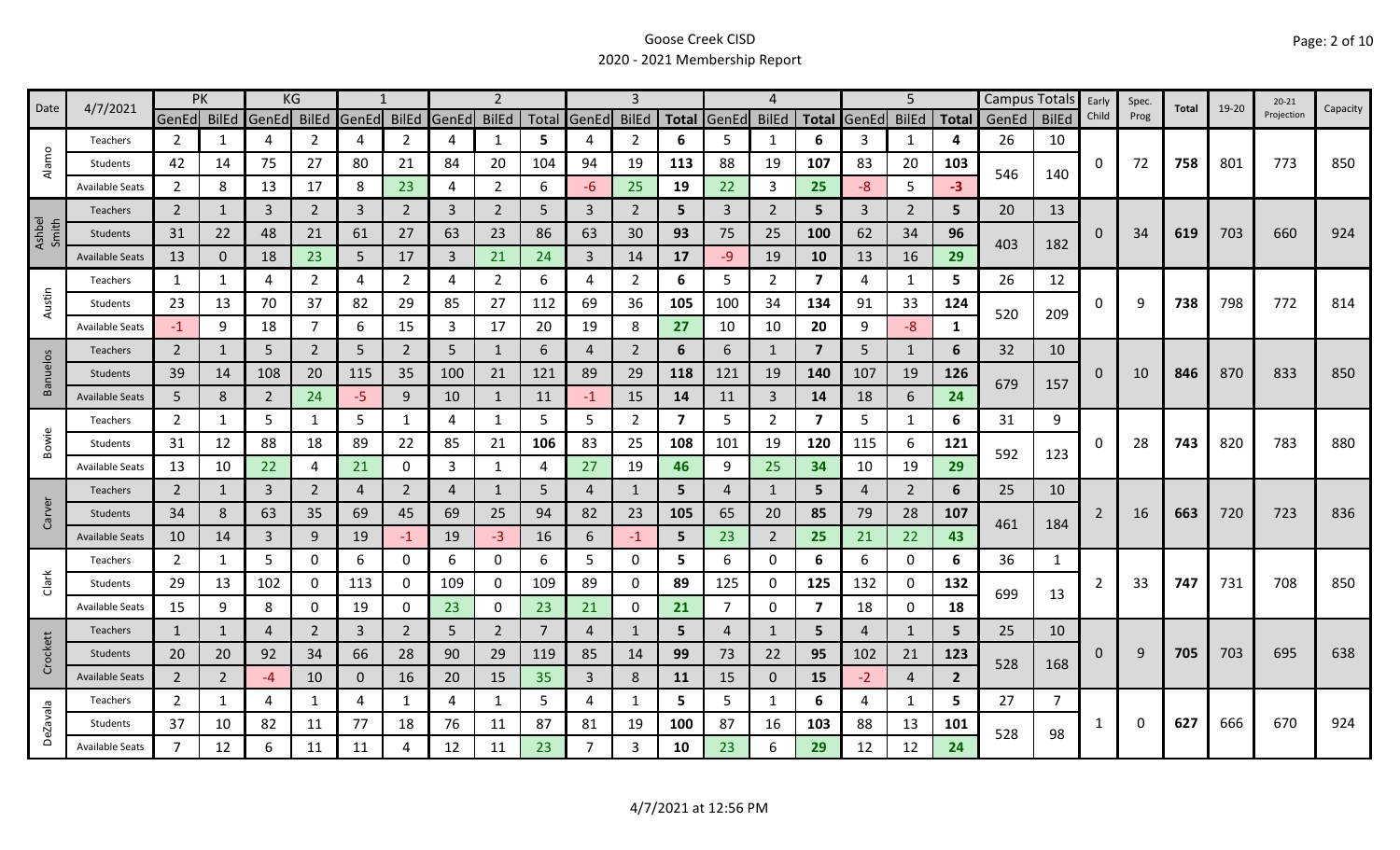| 4/7/2021<br>Date   |                        | PK              |                | ΚG             |                |                |                |             |                |      |                |                |                         |                |              |      | 5                 |                | Campus Totals |             | Early          | Spec.          | Total | 19-20         | $20 - 21$ | Capacity   |        |
|--------------------|------------------------|-----------------|----------------|----------------|----------------|----------------|----------------|-------------|----------------|------|----------------|----------------|-------------------------|----------------|--------------|------|-------------------|----------------|---------------|-------------|----------------|----------------|-------|---------------|-----------|------------|--------|
|                    |                        | GenEd BilEd     |                | GenEd          | BilEd          | GenEd          | <b>BilEd</b>   | GenEd BilEd |                |      | Total GenEd    | <b>BilEd</b>   | <b>Total</b>            | GenEd          | <b>BilEd</b> |      | Total GenEd BilEd |                |               | Total GenEd | <b>BilEd</b>   | Child          | Prog  |               |           | Projection |        |
|                    | <b>Teachers</b>        | 2               |                | 4              | 2              | 4              | 2              | 4           | $\overline{2}$ | 6    | 3              | 2              | 5                       |                | 2            | 6    | 4                 | 1              | 5             | 25          | 12             |                |       |               |           |            |        |
| Harlem             | Students               | 36              | 15             | 76             | 38             | 79             | 44             | 80          | 23             | 103  | 58             | 17             | 75                      | 85             | 24           | 109  | 84                | 21             | 105           | 498         | 182            | $\overline{2}$ | 36    | 718           | 717       | 707        | 814    |
|                    | <b>Available Seats</b> | 8               |                | 12             | 6              | 9              | 0              | 8           | 21             | 29   | 8              | 27             | 35                      | 3              | 20           | 23   | 16                | 4              | 20            |             |                |                |       |               |           |            |        |
| 画                  | Teachers               |                 |                |                |                |                |                |             | $\overline{2}$ | 9    | $\overline{7}$ | $\overline{2}$ | 9                       |                | 2            | 9    | 7                 | $\overline{2}$ | 9             | 28          | 8              |                |       |               |           |            |        |
| Highlands          | Students               |                 |                |                |                |                |                | 139         | 40             | 179  | 137            | 44             | 181                     | 146            | 39           | 185  | 159               | 39             | 198           | 581         | 162            | 0              | 11    | 754           | 817       | 756        | 814    |
|                    | <b>Available Seats</b> |                 |                |                |                |                |                | 15          | 4              | 19   | 17             |                | 17                      | 8              | .5           | 13   | 16                | 11             | 27            |             |                |                |       |               |           |            |        |
|                    | <b>Teachers</b>        | 4               | $\overline{2}$ | 8              | $\overline{2}$ | $\overline{7}$ | $\overline{2}$ |             |                |      |                |                |                         |                |              |      |                   |                |               | 19          | 6              |                |       |               |           |            |        |
| Hopper             | <b>Students</b>        | 58              | 19             | 147            | 36             | 134            | 33             |             |                |      |                |                |                         |                |              |      |                   |                |               | 339         | 88             | 2              | 14    | 443           | 495       | 467        | 462    |
|                    | <b>Available Seats</b> | 30 <sup>°</sup> | 25             | 29             | 8              | 20             | 11             |             |                |      |                |                |                         |                |              |      |                   |                |               |             |                |                |       |               |           |            |        |
|                    | Teachers               | $\mathbf{2}$    | 1              | 4              | 2              | 4              | $\mathbf{2}$   | 4           | $\overline{2}$ | 6    | 3              | 2              | 5                       | 3              | 2            | 5    | 3                 | $\overline{2}$ | 5             | 23          | 13             |                |       |               |           |            |        |
| Lamar              | Students               | 26              | 19             | 48             | 26             | 74             | 35             | 78          | 25             | 103  | 65             | 32             | 97                      | 58             | 30           | 88   | 71                | 16             | 87            |             |                | 0              | 20    | 623           | 672       | 676        | 858    |
|                    | <b>Available Seats</b> | 18              | 3              | 40             | 18             | 14             | 9              | 10          | 19             | 29   |                | 12             | 13                      | 8              | 14           | 22   | 4                 | 34             | 38            | 420         | 183            |                |       |               |           |            |        |
|                    | Teachers               | 1               | 1              | $\overline{2}$ |                | 2              | $\mathbf{1}$   | 2           | $\mathbf{1}$   | 3    | 2              | 2              | 4                       | 2              | 2            | 4    | 2                 | 1              | 3             | 13          | 9              |                |       |               |           |            |        |
| Jacinto            | <b>Students</b>        | 22              | 15             | 39             | 15             | 40             | 22             | 37          | 16             | 53   | 44             | 20             | 64                      | 36             | 28           | 64   | 44                | 17             | 61            |             |                | 0              | -1    | 396           | 432       | 417        | 528    |
| San                | <b>Available Seats</b> | $\mathbf{0}$    |                | 5              |                | 4              | $\Omega$       | 7           | 6              | 13   | $\mathbf{0}$   | 24             | 24                      | 8              | 16           | 24   | 6                 | 8              | 14            | 262         | 133            |                |       |               |           |            |        |
|                    | Teachers               | 2.0             | 1              | 5              |                | 6              | 1              | 5           | $\overline{2}$ |      | 5              | 2              | $\overline{\mathbf{z}}$ | 5              |              | 6    | 5                 | 1              | 6             | 33          | 9              |                |       |               |           |            |        |
| Travis             | Students               | 47              | 11             | 107            | 15             | 116            | 15             | 120         | 21             | 141  | 105            | 23             | 128                     | 103            | 23           | 126  | 120               | 14             | 134           | 718         | 122            | 1              | 30    | 871           | 886       | 854        | 880    |
|                    | <b>Available Seats</b> | $-3$            | 11             | 3              |                | 16             | $\overline{7}$ | $-10$       | 23             | 13   | 5              | 21             | 26                      | $\overline{7}$ | $-1$         | 6    | 5                 | 11             | 16            |             |                |                |       |               |           |            |        |
|                    | <b>Teachers</b>        | $\overline{2}$  | 1              | 5              |                | 4              |                | 5           | $\mathbf{1}$   | 6    | 5              |                | 6                       | 5              | $\mathbf{1}$ | 6    | 5                 | 1              | 6             | 31          | $\overline{7}$ |                |       |               |           |            |        |
| Victoria<br>Walker | Students               | 23              | 13             | 101            | 16             | 84             | 17             | 91          | 20             | 111  | 90             | 21             | 111                     | 93             | 9            | 102  | 102               | 19             | 121           |             |                | 23             | 25    | 747           | 802       | 750        | 924    |
|                    | <b>Available Seats</b> | 21              | 9              | 9              | 6              | 4              | 5              | 19          | $\overline{2}$ | 21   | 20             |                | 21                      | 17             | 13           | 30   | 23                | 6              | 29            | 584         | 115            |                |       |               |           |            |        |
|                    | Teachers               | 29              | 16             | 65             | 23             | 65             | 23             | 66          | 21             | 87   | 62             | 24             | 86                      | 69             | 21           | 90   | 64                | 18             | 82            | 420         | 146            | 33             | 348   | 10,998 11,633 |           |            | 12,846 |
| Total              | Students               | 498             | 218            | 1246           | 349            | 1279           | 391            | 1306        | 322            | 1628 | 1234           | 352            | 1586                    | 1356           | 327          | 1683 | 1439              | 300            | 1739          | 8,358       | 2259           |                |       |               |           | 11,244     |        |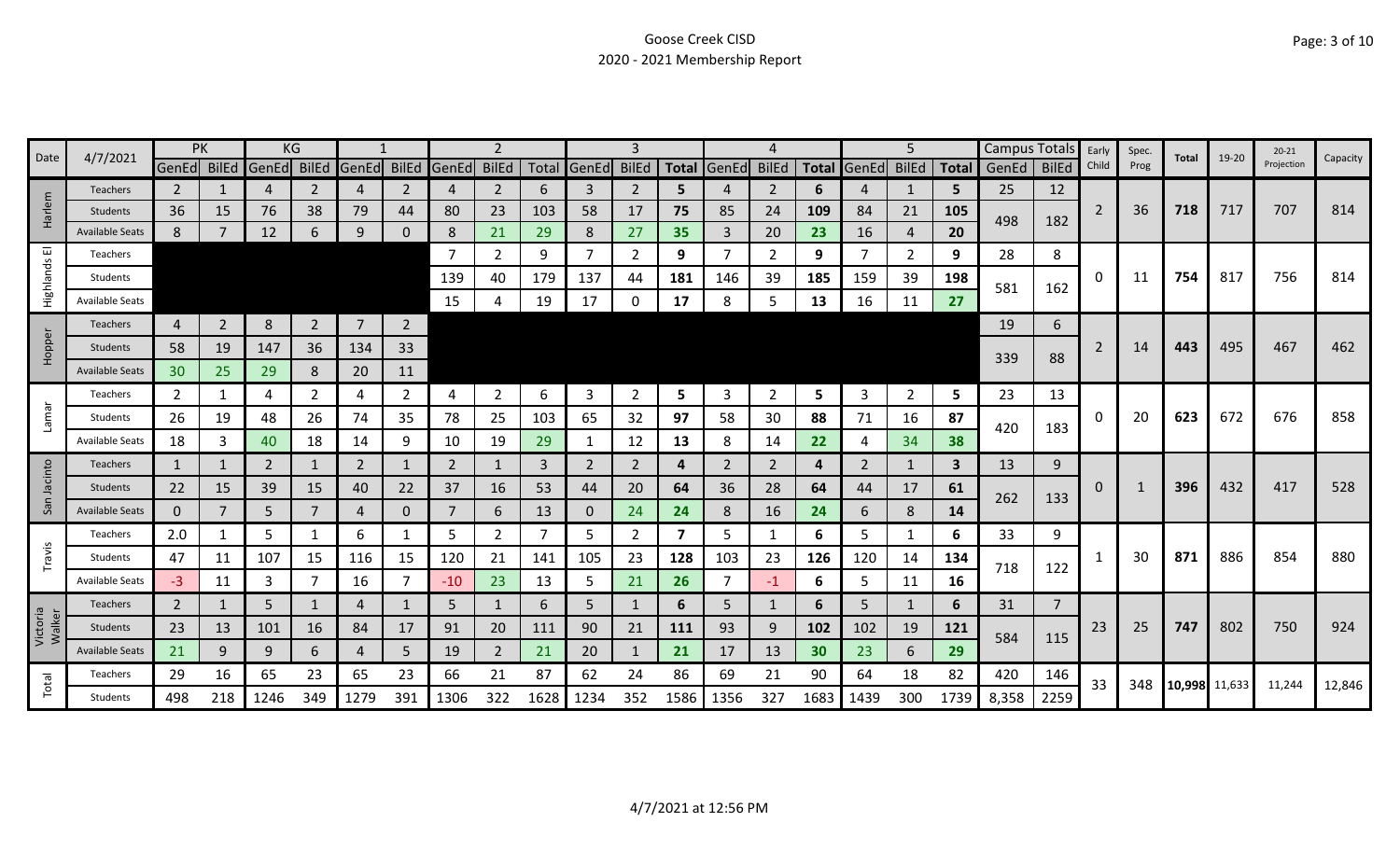| Page: 4 of 10 |  |
|---------------|--|
|---------------|--|

| <b>Campus</b> | $6\phantom{1}$ | $\overline{\mathbf{z}}$ | 8                       | 9           | 10      | 11    | 12             |                   |      | <b>Campus Totals</b> |                                       |                 |
|---------------|----------------|-------------------------|-------------------------|-------------|---------|-------|----------------|-------------------|------|----------------------|---------------------------------------|-----------------|
|               |                |                         |                         |             |         |       |                | <b>Enrollment</b> |      |                      | Core Ratio   19-20   20-21 Projection | <b>Capacity</b> |
| <b>BJS</b>    | 338            | 348                     | 311                     |             |         |       |                | 997               | 22.2 | 995                  | 1,023                                 | 958             |
| CBJ           | 343            | 338                     | 356                     |             |         |       |                | 1,037             | 22.1 | 1,071                | 1,076                                 | 1,198           |
| GJS           | 418            | 389                     | 386                     |             |         |       |                | 1,193             | 25.4 | 1,136                | 1,149                                 | 1,164           |
| HMJ           | 330            | 339                     | 313                     |             |         |       |                | 982               | 19.6 | 1,015                | 1,041                                 | 1,176           |
| <b>HJS</b>    | 444            | 413                     | 413                     |             |         |       |                | 1,270             | 24.0 | 1,232                | 1,267                                 | 1,272           |
| REL           |                |                         |                         | 492         | 452     | 438   | 366            | 1,748             | 24.3 | 1,797                | 1,842                                 | 1,968           |
| <b>RSS</b>    |                |                         |                         | 498         | 507     | 507   | 439            | 1,951             | 22.8 | 2,082                | 2,124                                 | 2,554           |
| GCM           |                |                         |                         | 535         | 531     | 525   | 485            | 2,076             | 26.3 | 2,080                | 2,167                                 | 2,536           |
| PHC           | $\mathbf 0$    | $\mathsf{O}\xspace$     | $\mathbf 0$             | $\mathbf 0$ | $\bf 8$ | 26    | 163            | 197               | 11.6 | 147                  | 35                                    |                 |
| Impact        |                |                         |                         | 113         | 97      | 87    | 88             | 385               | 22.6 | 399                  | 400                                   |                 |
| Point         | $\mathbf{1}$   | $\mathbf{3}$            | $\overline{\mathbf{4}}$ | 20          | 13      | 9     | 7 <sup>7</sup> | 57                | 5.0  | 54                   | 40                                    |                 |
| <b>SCTHS</b>  |                |                         |                         | 100         | 86      | 59    | 48             | 293               | 20.2 | 223                  | 228                                   |                 |
| Total         | 1,874          | 1,830                   | 1,783                   | 1,758       | 1,694   | 1,651 | 1,596          | 12,186            |      | 12,231               | 12,392                                |                 |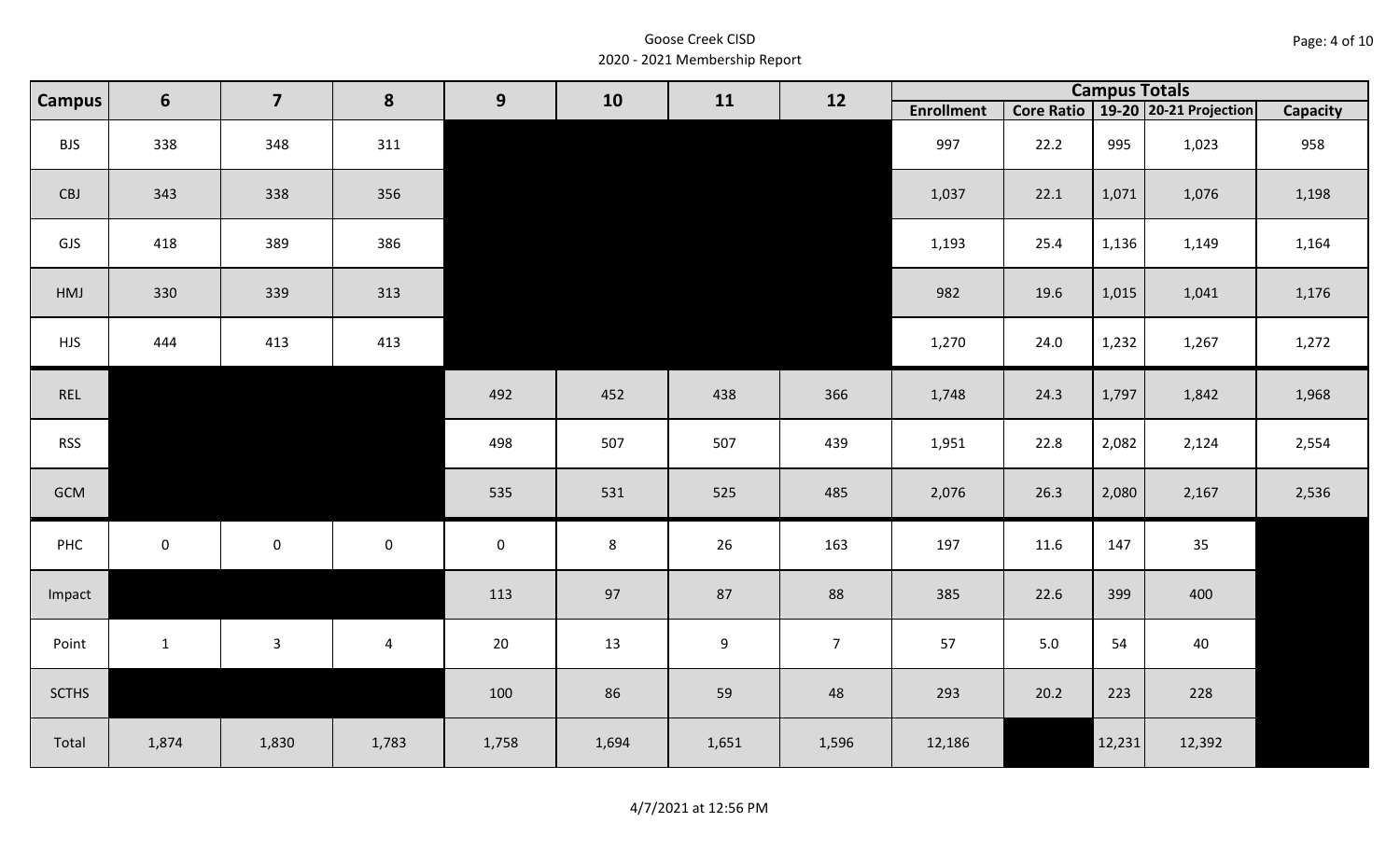|                     | Total          | No Code             | Speech Only         | Mainstream   | Self-Cont<br>50-60% | Self-Cont<br>$>60\%$ | <b>EC SpEd Program</b> | Homebound      |  |
|---------------------|----------------|---------------------|---------------------|--------------|---------------------|----------------------|------------------------|----------------|--|
| Alamo               | $\overline{0}$ | $\mathbf 0$         | $\mathbf 0$         | $\pmb{0}$    | $\pmb{0}$           | $\pmb{0}$            | $\mathbf 0$            | $\mathbf 0$    |  |
| Ashbel Smith        | 16             | $\mathbf{1}$        | $\mathsf{O}\xspace$ | $\pmb{0}$    | $\pmb{0}$           | $\mathbf{1}$         | 14                     | $\mathbf 0$    |  |
| Austin              | $\mathbf 0$    | $\mathbf 0$         | $\mathbf 0$         | $\pmb{0}$    | $\pmb{0}$           | $\pmb{0}$            | $\mathbf 0$            | $\mathbf 0$    |  |
| <b>Banuelos</b>     | $6\,$          | $\mathbf{1}$        | $\pmb{0}$           | $\pmb{0}$    | $\mathsf 0$         | $\mathbf{1}$         | 4                      | $\pmb{0}$      |  |
| Bowie               | 13             | $\overline{3}$      | $\mathbf 0$         | $\pmb{0}$    | $\pmb{0}$           | $\pmb{0}$            | 10                     | $\mathbf 0$    |  |
| Carver              | $\overline{2}$ | $\mathsf{O}\xspace$ | $\overline{2}$      | $\pmb{0}$    | $\pmb{0}$           | $\pmb{0}$            | $\pmb{0}$              | $\mathsf 0$    |  |
| Clark               | $8\phantom{1}$ | $\mathbf{1}$        | $\pmb{0}$           | $\pmb{0}$    | $\pmb{0}$           | $\pmb{0}$            | 5                      | $\overline{2}$ |  |
| Crockett            | 5              | $\mathbf{1}$        | $\pmb{0}$           | $\pmb{0}$    | $\pmb{0}$           | $\pmb{0}$            | $\overline{4}$         | $\pmb{0}$      |  |
| DeZavala            | $\mathbf{1}$   | $\mathbf 0$         | $\mathbf 1$         | $\pmb{0}$    | $\pmb{0}$           | $\pmb{0}$            | $\pmb{0}$              | $\mathbf 0$    |  |
| Harlem              | 23             | $\mathbf{1}$        | $\mathbf{1}$        | $\pmb{0}$    | $\pmb{0}$           | $\pmb{0}$            | 20                     | $\mathbf{1}$   |  |
| <b>Highlands El</b> | $\mathbf 0$    | $\mathbf 0$         | $\mathbf 0$         | $\pmb{0}$    | $\pmb{0}$           | $\pmb{0}$            | $\pmb{0}$              | $\mathbf 0$    |  |
| Hopper              | 12             | $\pmb{0}$           | $\mathbf{1}$        | $\mathbf{1}$ | $\pmb{0}$           | $\overline{2}$       | 8                      | $\pmb{0}$      |  |
| Lamar               | $\mathbf 0$    | $\mathbf 0$         | $\pmb{0}$           | $\pmb{0}$    | $\pmb{0}$           | $\pmb{0}$            | $\pmb{0}$              | $\pmb{0}$      |  |
| San Jacinto         | $\mathbf 0$    | $\mathbf 0$         | $\mathsf{O}\xspace$ | $\pmb{0}$    | $\pmb{0}$           | $\pmb{0}$            | $\pmb{0}$              | $\pmb{0}$      |  |
| Travis              | 21             | $\mathsf{O}\xspace$ | $\mathbf{1}$        | $\pmb{0}$    | $\pmb{0}$           | $\pmb{0}$            | 20                     | $\mathbf 0$    |  |
| Victoria Walker     | 24             | $\mathbf{1}$        | 23                  | $\pmb{0}$    | $\mathsf 0$         | $\pmb{0}$            | $\pmb{0}$              | $\pmb{0}$      |  |
| District            | 131            | $\boldsymbol{9}$    | 29                  | $1\,$        | $\pmb{0}$           | $\overline{4}$       | 85                     | $\mathbf{3}$   |  |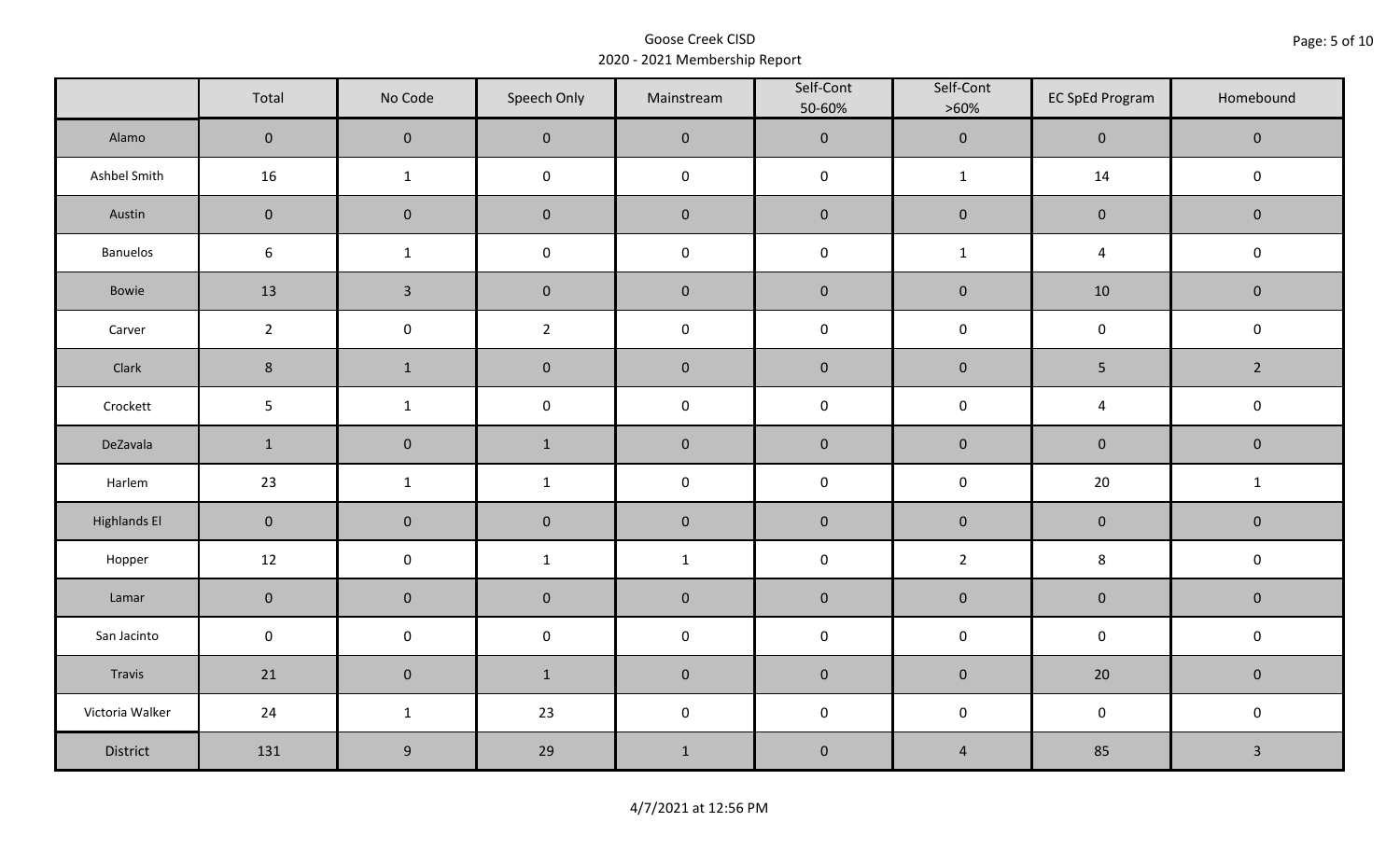| Date                                |                | PK                 |     | KG                 |                    | $\mathbf{1}$ |                    | $\overline{2}$ |           | $\overline{3}$  |                |              | $\overline{4}$  |                |                  | $\overline{5}$  |              |                    | <b>Campus Totals</b> |                |
|-------------------------------------|----------------|--------------------|-----|--------------------|--------------------|--------------|--------------------|----------------|-----------|-----------------|----------------|--------------|-----------------|----------------|------------------|-----------------|--------------|--------------------|----------------------|----------------|
|                                     |                | Bilingual Bil Gate |     | Bilingual Bil Gate | Bilingual Bil Gate |              | Bilingual Bil Gate |                | Bilingual | <b>Bil Gate</b> | <b>NAC</b>     | Bilingual    | <b>Bil Gate</b> | <b>NAC</b>     | <b>Bilingual</b> | <b>Bil Gate</b> | <b>NAC</b>   | Bilingual Bil Gate |                      | <b>NAC</b>     |
| Alamo                               | 14             | 0                  | 26  | $\mathbf{1}$       | 21                 | $\mathbf 0$  | 27                 | $\overline{2}$ | 30        | $\overline{2}$  | 13             | 36           | $\overline{2}$  | 19             | 35               | $\mathbf{1}$    | 16           | 189                | 8                    | 48             |
| Ashbel<br>Smith                     | 22             | $\mathbf{0}$       | 25  | $\mathbf{0}$       | 25                 | $\mathbf{0}$ | 22                 | $\overline{0}$ | 28        | $\overline{0}$  | 19             | 23           | $\mathbf 0$     | 16             | 33               | 0               | 57           | 178                | $\overline{0}$       | $\mathbf{0}$   |
| Austin                              | 13             | $\mathbf 0$        | 36  | $\mathbf 0$        | 27                 | $\mathbf 0$  | 24                 | $\mathbf 0$    | 33        | $\mathsf{O}$    | 16             | 33           | $\mathbf 0$     | 57             | 33               | $\mathbf 0$     | $\mathbf 0$  | 199                | 0                    | 0              |
| <b>Banuelos</b>                     | 14             | $\mathbf{0}$       | 17  | $\overline{0}$     | 34                 | $\mathbf{0}$ | 21                 | $\overline{0}$ | 25        | $\overline{0}$  | 57             | 18           | $\mathbf{0}$    | $\overline{0}$ | 15               | $\overline{0}$  | $\mathbf{0}$ | 144                | $\mathbf{0}$         | $\mathbf{0}$   |
| Bowie                               | 12             | $\mathbf 0$        | 22  | $\mathsf{O}$       | 22                 | $\mathbf 0$  | 21                 | $\mathbf 0$    | 25        | $\mathbf 0$     | $\mathbf 0$    | 19           | $\mathbf 0$     | $\mathbf 0$    | $\overline{7}$   | 0               | $\mathbf 0$  | 128                | 0                    | 0              |
| Carver                              | $8\phantom{1}$ | $\mathbf{0}$       | 34  | $\overline{0}$     | 39                 | $\mathbf{0}$ | 25                 | $\overline{0}$ | 22        | $\overline{0}$  | $\mathbf 0$    | 20           | $\mathbf{0}$    | $\mathbf{0}$   | 27               | $\overline{0}$  | $\mathbf{0}$ | 175                | $\overline{0}$       | $\mathbf 0$    |
| Clark                               | 13             | $\mathbf 0$        | 0   | 0                  | 0                  | $\mathbf 0$  | $\mathbf 0$        | $\mathbf 0$    | $\pmb{0}$ | $\mathbf 0$     | $\mathbf 0$    | $\mathbf{0}$ | $\mathbf 0$     | $\mathbf 0$    | $\mathbf 0$      | 0               | $\mathbf 0$  | 13                 | 0                    | $\mathbf 0$    |
| Crockett                            | 20             | $\mathbf{0}$       | 33  | $\mathbf{0}$       | 27                 | $\mathbf{0}$ | 25                 | $\overline{0}$ | 12        | $\overline{0}$  | $\mathbf{0}$   | 21           | $\mathbf{0}$    | $\overline{0}$ | 20               | $\mathbf{0}$    | $\mathbf{0}$ | 158                | $\overline{0}$       | $\overline{0}$ |
| DeZavala                            | 10             | $\mathbf 0$        | 10  | $\mathbf 0$        | 17                 | $\mathbf 0$  | 11                 | $\mathbf 0$    | 18        | $\mathbf 0$     | $\mathbf 0$    | 16           | $\mathbf 0$     | $\mathbf 0$    | 13               | 0               | $\mathbf 0$  | 95                 | 0                    | 0              |
| Harlem                              | 15             | $\mathbf{0}$       | 34  | $\mathbf{0}$       | 43                 | $\mathbf{0}$ | 24                 | $\overline{0}$ | 15        | $\overline{0}$  | $\overline{0}$ | 22           | $\overline{0}$  | $\overline{0}$ | 21               | $\mathbf{0}$    | $\mathbf{0}$ | 174                | $\mathbf{0}$         | $\overline{0}$ |
| Highlands<br>$\mathsf{E}\mathsf{I}$ |                |                    |     |                    |                    |              | 39                 | $\mathbf 0$    | 44        | $\mathsf{O}$    | $\mathbf 0$    | 39           | $\mathbf 0$     | $\mathsf{O}$   | 38               | 0               | $\mathbf 0$  | 160                | $\mathbf 0$          | 0              |
| Hopper                              | 19             | $\mathbf{0}$       | 36  | $\overline{0}$     | 33                 | $\mathbf 0$  |                    |                |           |                 |                |              |                 |                |                  |                 |              | 88                 | $\mathbf{0}$         | $\overline{0}$ |
| Lamar                               | 19             | $\mathbf 0$        | 25  | $\mathbf 0$        | 35                 | $\mathbf 0$  | 24                 | $\mathbf 0$    | 28        | $\mathsf{O}$    | $\mathbf 0$    | 28           | $\mathsf 0$     | $\mathsf{O}$   | 16               | $\mathsf{O}$    | $\mathbf 0$  | 175                | $\mathbf 0$          | 0              |
| San Jacinto                         | 15             | $\mathbf{0}$       | 14  | $\mathbf{0}$       | 21                 | $\mathbf{0}$ | 16                 | $\overline{0}$ | 20        | $\overline{0}$  | $\mathbf{0}$   | 27           | $\overline{0}$  | $\overline{0}$ | 17               | $\overline{0}$  | $\mathbf{0}$ | 130                | $\mathbf{0}$         | $\mathbf 0$    |
| Travis                              | 11             | $\mathbf 0$        | 15  | $\mathbf 0$        | 15                 | $\mathbf 0$  | 19                 | $\mathbf 0$    | 22        | $\mathbf 0$     | $\mathbf 0$    | 23           | $\mathbf 0$     | $\mathbf 0$    | 14               | $\mathbf 0$     | $\mathbf 0$  | 119                | $\mathbf 0$          | 0              |
| Victoria<br>Walker                  | 13             | $\mathbf 0$        | 16  | $\overline{0}$     | 15                 | $\mathbf{0}$ | 20                 | $\overline{0}$ | 21        | $\overline{0}$  | $\mathbf{0}$   | 10           | $\overline{0}$  | $\overline{0}$ | 19               | 0               | $\mathbf{0}$ | 114                | $\mathbf{0}$         | $\mathbf 0$    |
| Total                               | 218            | $\mathbf 0$        | 343 | $\mathbf{1}$       | 374                | $\mathbf 0$  | 318                | $2^{\circ}$    | 343       | $2^{\circ}$     | 105            | 335          | $\overline{2}$  | 92             | 308              | $\mathbf{1}$    | 73           | 2239               | 8                    | 48             |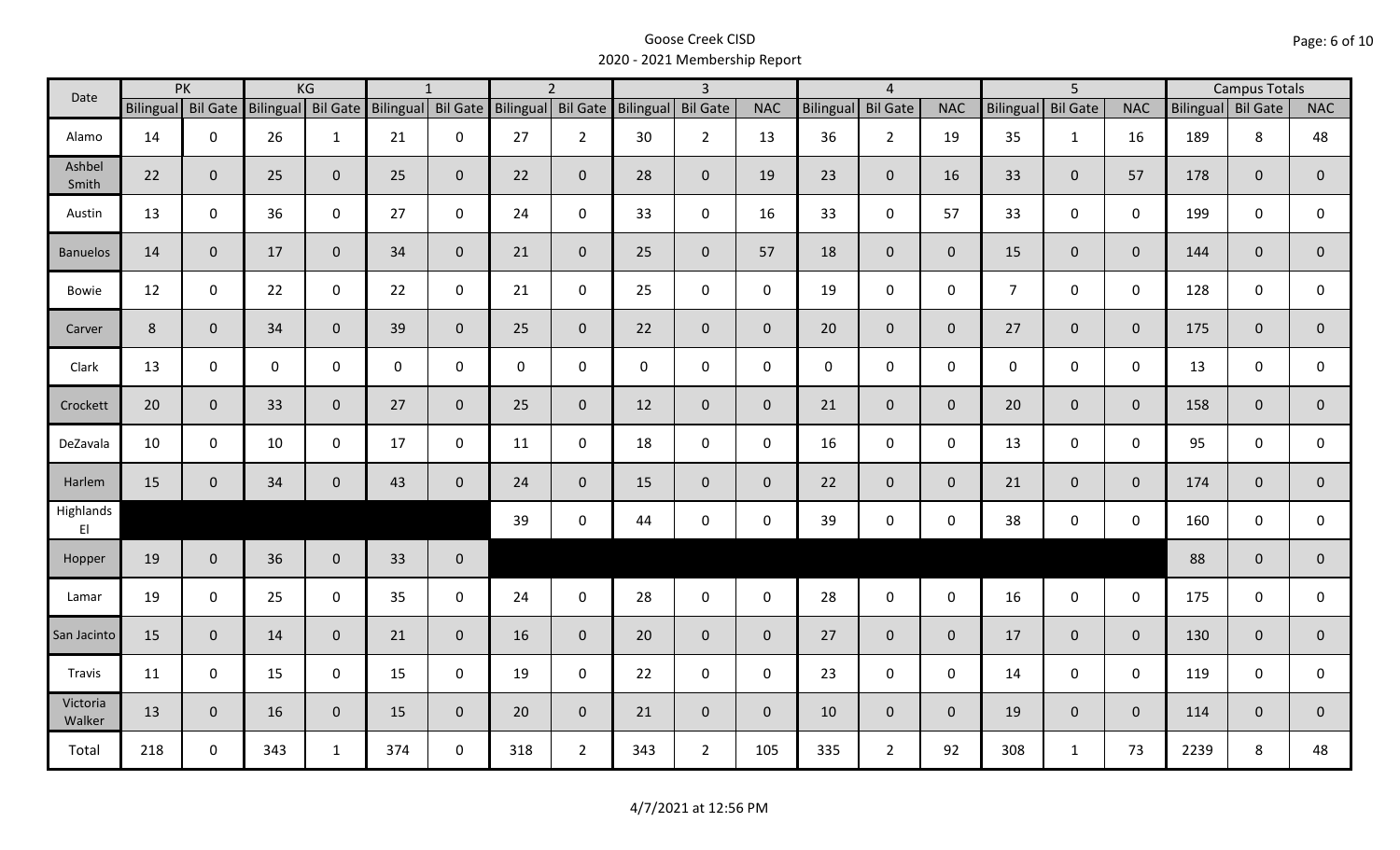| Date               |                | PK              |                  | KG              |                 | $\overline{1}$  |                | $\overline{2}$  |                | $\overline{3}$  |                | $\overline{4}$  |                | $\overline{5}$  |                 | <b>Campus Totals</b> |
|--------------------|----------------|-----------------|------------------|-----------------|-----------------|-----------------|----------------|-----------------|----------------|-----------------|----------------|-----------------|----------------|-----------------|-----------------|----------------------|
|                    | <b>GATE</b>    | <b>Bil GATE</b> | <b>GATE</b>      | <b>Bil GATE</b> | GATE            | <b>Bil GATE</b> | <b>GATE</b>    | <b>Bil GATE</b> | <b>GATE</b>    | <b>Bil GATE</b> | <b>GATE</b>    | <b>Bil GATE</b> | <b>GATE</b>    | <b>Bil GATE</b> | <b>GATE</b>     | <b>Bil GATE</b>      |
| Alamo              | $\mathbf 0$    | $\mathbf 0$     | $\mathbf{1}$     | $\mathbf{1}$    | $\overline{2}$  | $\mathbf 0$     | 10             | $\overline{2}$  | 9              | $2^{\circ}$     | 15             | $\overline{2}$  | 14             | 1               | 51              | $\,8\,$              |
| Ashbel Smith       | $\mathbf{0}$   | $\mathbf{0}$    | $\overline{2}$   | $\overline{0}$  | $\overline{3}$  | $\overline{0}$  | 8              | $\mathbf{1}$    | 8              | $2^{\circ}$     | 6              | $2^{\circ}$     | $\overline{3}$ | $\mathbf{1}$    | 30 <sup>°</sup> | $\sqrt{6}$           |
| Austin             | $\mathsf{O}$   | $\mathbf 0$     | $5\phantom{.}$   | $\mathbf{1}$    | 11              | $\overline{2}$  | 17             | $\mathbf{3}$    | 12             | $\mathbf{3}$    | 28             | $\mathbf{1}$    | 19             | $\mathbf 0$     | 92              | $10\,$               |
| <b>Banuelos</b>    | $\overline{0}$ | $\overline{0}$  | $\overline{4}$   | $\mathbf{3}$    | 11              | $\mathbf{1}$    | 16             | $\mathbf 0$     | 12             | $\overline{4}$  | 20             | $\mathbf 0$     | 24             | $\mathbf 0$     | 87              | $\,8\,$              |
| Bowie              | $\mathbf 0$    | $\mathbf 0$     | $\mathbf{1}$     | $\mathbf 0$     | $\mathbf{3}$    | $\mathbf{1}$    | 5 <sup>5</sup> | $\mathbf 0$     | $\mathbf{3}$   | $\mathbf 0$     | 16             | $\mathbf 0$     | 10             | $\mathbf 0$     | 38              | $\mathbf{1}$         |
| Carver             | $\overline{0}$ | $\overline{0}$  | $\overline{3}$   | $\overline{0}$  | $7\overline{ }$ | $\mathbf 0$     | $\overline{2}$ | $\mathbf 0$     | $2^{\circ}$    | $\overline{0}$  | 5              | $\overline{0}$  | $\overline{2}$ | $\mathbf{1}$    | 21              | $\mathbf{1}$         |
| Clark              | $\mathbf 0$    | $\mathbf 0$     | $5\phantom{.}$   | $\mathbf 0$     | 5 <sub>1</sub>  | $\mathbf 0$     | 20             | $\mathbf 0$     | 15             | $\mathbf 0$     | 14             | $\mathbf 0$     | 18             | $\mathbf 0$     | 77              | $\mathbf 0$          |
| Crockett           | $\overline{0}$ | $\mathbf 0$     | $\overline{2}$   | $\mathbf{1}$    | $5\phantom{.}$  | $\mathbf{1}$    | 17             | $\mathbf{0}$    | 8              | $2^{\circ}$     | 10             | $\overline{0}$  | 20             | $\mathbf 0$     | 62              | $\overline{4}$       |
| DeZavala           | $\mathbf 0$    | $\mathbf 0$     | $\mathbf{1}$     | $\mathbf{1}$    | 5 <sub>1</sub>  | $\mathbf{1}$    | 5 <sup>5</sup> | $\mathbf 0$     | $\overline{4}$ | $\mathbf{1}$    | 8              | $\mathbf 0$     | 10             | $\mathbf 0$     | 33              | $\mathsf{3}$         |
| Harlem             | $\overline{0}$ | $\mathbf 0$     | $\,8\,$          | $\overline{0}$  | 5 <sub>1</sub>  | $\mathbf 0$     | $\overline{2}$ | $\mathbf 0$     | $\overline{7}$ | $\overline{2}$  | 13             | $2^{\circ}$     | 11             | $\mathbf 0$     | 46              | $\overline{4}$       |
| Highlands El       |                |                 |                  |                 |                 |                 | 11             | $\mathbf{1}$    | 12             | $\mathbf 0$     | 17             | 0               | 14             | $\mathbf{1}$    | 54              | $\overline{2}$       |
| Hopper             | $\overline{0}$ | $\overline{0}$  | $\overline{4}$   | $\mathbf 0$     | $6\phantom{.}6$ | $\mathbf 0$     |                |                 |                |                 |                |                 |                |                 | 10              | $\mathbf 0$          |
| Lamar              | $\mathsf{O}$   | $\mathbf 0$     | $\mathbf{1}$     | $\mathbf{1}$    | 4               | $\mathbf 0$     | $\overline{4}$ | $\mathbf{1}$    | $\mathbf{3}$   | 5               | 5 <sup>5</sup> | $\mathbf 0$     | $5\phantom{.}$ | $\mathbf 0$     | 22              | $\overline{7}$       |
| San Jacinto        | $\overline{0}$ | $\mathbf{0}$    | $\mathbf 0$      | $\mathbf{1}$    | $\mathbf{0}$    | $\mathbf{1}$    | 5 <sup>5</sup> | $\mathbf{0}$    | $\overline{7}$ | $\overline{0}$  | $\overline{2}$ | $\mathbf{1}$    | $\overline{4}$ | $\mathbf{0}$    | 18              | $\overline{3}$       |
| Travis             | $\mathbf 0$    | $\mathbf 0$     | $\overline{2}$   | $\mathbf 0$     | 6               | $\mathbf 0$     | 10             | $\overline{2}$  | 14             | $\mathbf 0$     | 14             | $\mathbf 0$     | 16             | $\mathbf 0$     | 62              | $\overline{2}$       |
| Victoria<br>Walker | $\overline{0}$ | $\mathbf{0}$    | $\boldsymbol{6}$ | $\overline{0}$  | $\overline{4}$  | $\overline{2}$  | 12             | $\mathbf{3}$    | 13             | $\overline{0}$  | 14             | $\overline{0}$  | 16             | $\overline{0}$  | 65              | 5                    |
| Total              | $\mathsf{O}$   | $\mathbf 0$     | 45               | 9               | 77              | 9               | 144            | 13              | 129            | 21              | 187            | 8               | 186            | 4               | 768             | 64                   |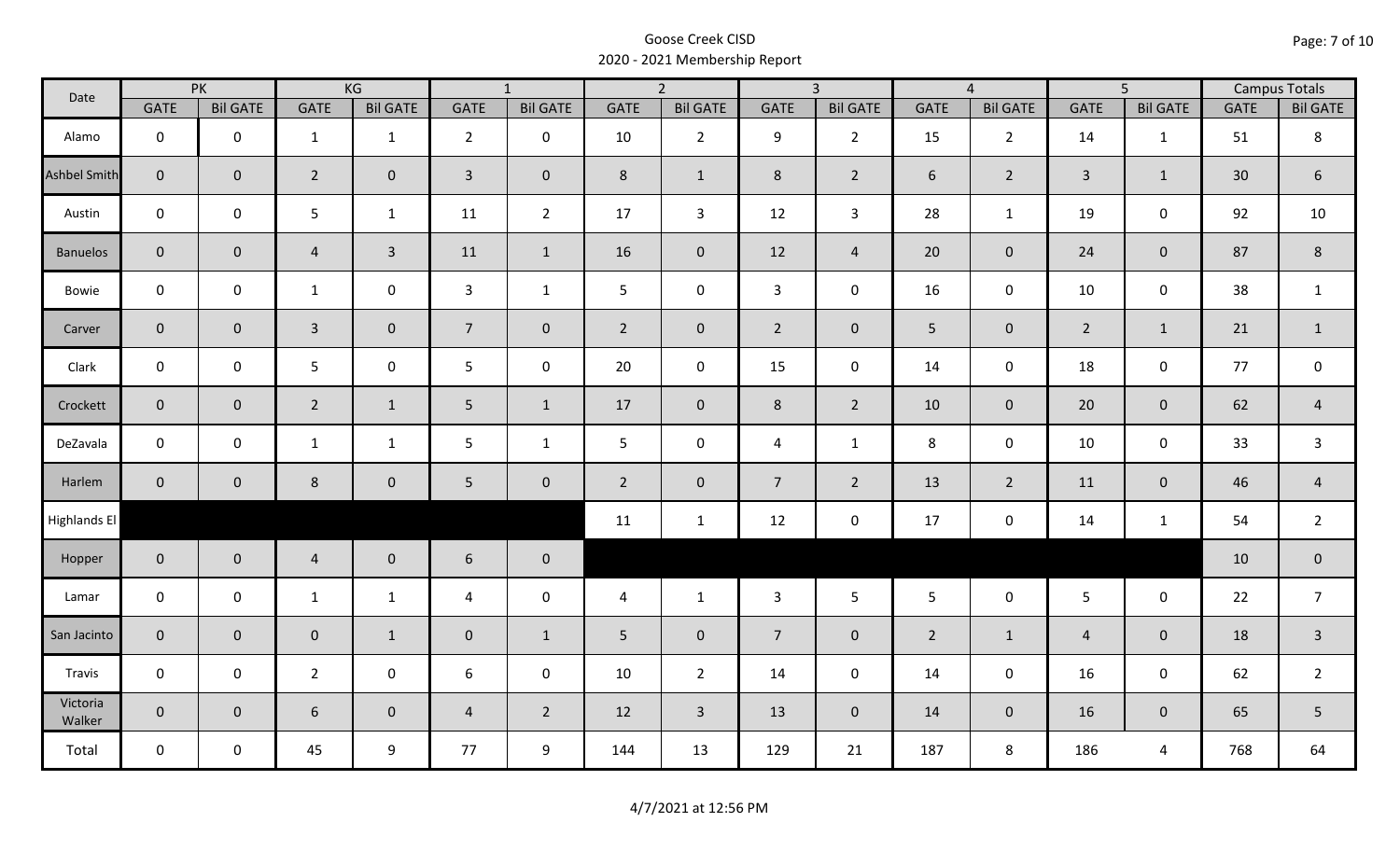|                     | Speech Only         | Inclusion           | Resource <21% | Resource         | Self-Cont        | Self-Cont        | <b>EC SpEd Program</b> | Homebound      |
|---------------------|---------------------|---------------------|---------------|------------------|------------------|------------------|------------------------|----------------|
|                     | $\mathbf 0$         | 40                  | 41            | 21-50%<br>42     | 50-60%<br>43     | $>60\%$<br>44    | 45                     | 1              |
| Alamo               | 5                   | 8                   | 31            | $\overline{2}$   | $\overline{2}$   | 15               | $\overline{0}$         | $\overline{0}$ |
| Ashbel Smith        | 21                  | $\overline{7}$      | 27            | $\overline{7}$   | $\mathbf{1}$     | 16               | 18                     | $\mathsf{O}$   |
| Austin              | 27                  | 11                  | 45            | $\pmb{0}$        | $\pmb{0}$        | $\boldsymbol{9}$ | $\pmb{0}$              | $\overline{0}$ |
| <b>Banuelos</b>     | 27                  | $10\,$              | 32            | $\boldsymbol{9}$ | $\pmb{0}$        | 5                | 5                      | $\mathsf{O}$   |
| <b>Bowie</b>        | 18                  | 10                  | 44            | $9$              | $\pmb{0}$        | 17               | 11                     | $\mathbf{0}$   |
| Carver              | 27                  | $\overline{7}$      | 26            | $\overline{3}$   | $\mathbf{1}$     | 16               | $\pmb{0}$              | $\mathbf{1}$   |
| Clark               | 36                  | $\overline{4}$      | 37            | $\overline{2}$   | $1\,$            | 28               | 5                      | $\overline{2}$ |
| Crockett            | 31                  | 19                  | 19            | $\mathbf{1}$     | $\pmb{0}$        | 5                | 4                      | $\mathbf 0$    |
| DeZavala            | 16                  | 19                  | 25            | $6\,$            | $\pmb{0}$        | $\pmb{0}$        | $\pmb{0}$              | $\mathbf{0}$   |
| Harlem              | 22                  | $\overline{4}$      | 49            | $\pmb{0}$        | $\pmb{0}$        | 16               | 20                     | $\mathbf{1}$   |
| <b>Highlands El</b> | 9                   | 22                  | 49            | $\boldsymbol{6}$ | $\pmb{0}$        | 11               | $\pmb{0}$              | $\overline{2}$ |
| Hopper              | 25                  | 6                   | 9             | $\mathbf{1}$     | $\mathbf{1}$     | 5                | 9                      | 0              |
| Lamar               | 12                  | 10                  | 29            | $\overline{3}$   | $\pmb{0}$        | 20               | $\pmb{0}$              | $\overline{0}$ |
| San Jacinto         | 11                  | 9                   | 29            | $\pmb{0}$        | $\pmb{0}$        | $\mathbf{1}$     | $\mathbf 0$            | $\mathbf 0$    |
| Travis              | 34                  | 12                  | 28            | $\boldsymbol{6}$ | $\mathbf 0$      | 10               | 20                     | $\mathbf 0$    |
| Victoria Walker     | 57                  | 11                  | 15            | $\boldsymbol{6}$ | $\pmb{0}$        | 25               | $\pmb{0}$              | $\mathbf{1}$   |
| <b>BJS</b>          | $\sqrt{6}$          | 69                  | 10            | 14               | 24               | $1\,$            | $\pmb{0}$              | $1\,$          |
| CBJ                 | $\overline{2}$      | 60                  | 14            | 22               | 25               | 30               | $\pmb{0}$              | $\mathbf 0$    |
| GJS                 | $\overline{2}$      | 65                  | 13            | 18               | 32               | 27               | $\pmb{0}$              | $1\,$          |
| <b>HMJ</b>          | $\pmb{4}$           | 54                  | 21            | 26               | $\mathbf{1}$     | 21               | $\pmb{0}$              | 0              |
| <b>HJS</b>          | $\mathbf{0}$        | 45                  | 12            | 23               | 28               | 25               | $\pmb{0}$              | $\overline{4}$ |
| <b>REL</b>          | $\mathbf 0$         | 103                 | 43            | 55               | $\mathsf{3}$     | 36               | $\pmb{0}$              | $\mathbf{1}$   |
| <b>RSS</b>          | $\overline{2}$      | 98                  | 32            | 43               | $\overline{2}$   | 46               | $\mathbf 0$            | $\overline{3}$ |
| <b>GCM</b>          | $\mathbf 1$         | 118                 | 36            | 40               | $\boldsymbol{6}$ | 26               | $\mathbf 0$            | $\overline{3}$ |
| Impact              | $\mathbf{1}$        | $\overline{7}$      | $\mathbf 0$   | $\mathbf 0$      | $\pmb{0}$        | $\pmb{0}$        | $\pmb{0}$              | $\mathbf{0}$   |
| <b>Stuart CTHS</b>  | $\mathsf 0$         | 24                  | $\mathbf 0$   | $\boldsymbol{0}$ | $\mathbf 0$      | $\mathbf 0$      | $\mathbf 0$            | $\mathsf{O}$   |
| PHC                 | $\bf 0$             | 20                  | $\mathbf 0$   | $\mathbf 0$      | $\mathbf 0$      | $\mathbf 0$      | $\mathbf 0$            | $\mathbf 0$    |
| Point               | $\mathsf{O}\xspace$ | $\mathsf{O}\xspace$ | $\pmb{0}$     | $\pmb{0}$        | $\pmb{0}$        | $\mathbf 0$      | $\pmb{0}$              | $\mathbf 0$    |
| Elementary          | 378                 | 169                 | 494           | 61               | $6\,$            | 199              | 92                     | $\overline{7}$ |
| Secondary           | 18                  | 663                 | 181           | 241              | 121              | 212              | $\mathbf 0$            | 13             |
| <b>District</b>     | 396                 | 832                 | 675           | 302              | 127              | 411              | 92                     | 20             |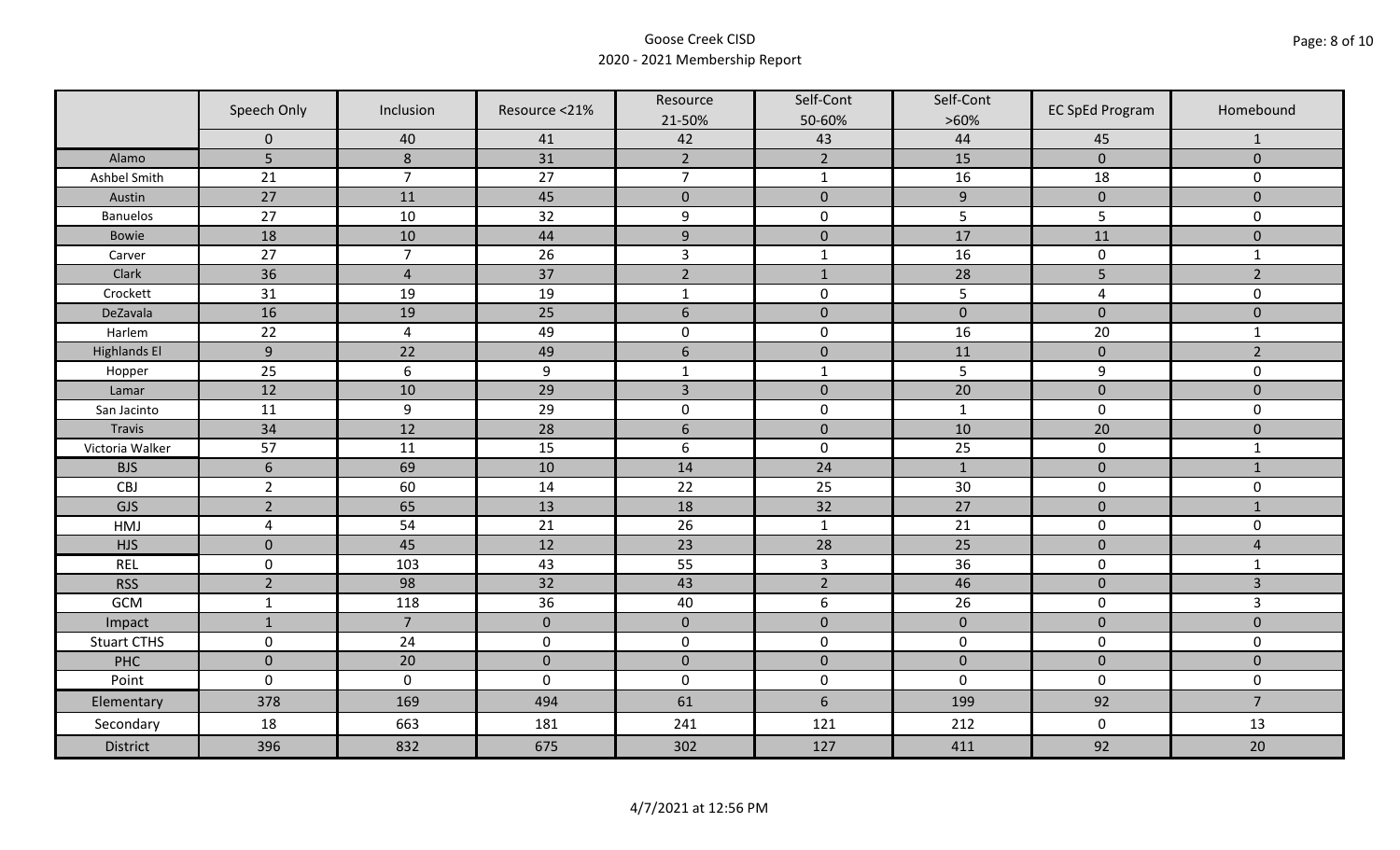|                     | At-Risk | SpEd           | GT          | LEP            | Migrant        | Econ Dis | Dyslexia       | 504  |
|---------------------|---------|----------------|-------------|----------------|----------------|----------|----------------|------|
| Alamo               | 493     | 64             | 59          | 232            | $\mathbf{1}$   | 544      | 25             | 45   |
| Ashbel Smith        | 439     | 97             | 36          | 232            | $\overline{3}$ | 524      | 25             | 23   |
| Austin              | 440     | 93             | 102         | 232            | 9              | 448      | 37             | 50   |
| <b>Banuelos</b>     | 463     | 89             | 95          | 204            | $\overline{2}$ | 553      | 32             | 41   |
| Bowie               | 447     | 111            | 39          | 158            | $\overline{7}$ | 566      | 25             | 31   |
| Carver              | 307     | 82             | 22          | 179            | $6\phantom{a}$ | 575      | 23             | 27   |
| Clark               | 293     | 116            | 77          | 62             | $\mathbf{1}$   | 421      | 26             | 56   |
| Crockett            | 395     | 80             | 66          | 200            | 9              | 523      | 31             | 39   |
| DeZavala            | 295     | 67             | 36          | 133            | $\mathbf{3}$   | 522      | 19             | 30   |
| Harlem              | 390     | 114            | 50          | 181            | $6\phantom{1}$ | 619      | 33             | 30   |
| <b>Highlands El</b> | 305     | 100            | 56          | 185            | $\overline{3}$ | 579      | 59             | 87   |
| Hopper              | 235     | 56             | 10          | 113            | $\pmb{0}$      | 337      | 13             | 27   |
| Lamar               | 402     | 75             | 29          | 208            | $\overline{4}$ | 540      | 39             | 40   |
| San Jacinto         | 256     | 50             | 21          | 157            | $\mathbf{1}$   | 339      | 23             | 27   |
| Travis              | 462     | 111            | 64          | 179            | $\mathbf{3}$   | 653      | 26             | 38   |
| Victoria Walker     | 356     | 115            | 70          | 186            | $\overline{3}$ | 443      | 31             | 48   |
| <b>BJS</b>          | 472     | 129            | 69          | 152            | 6              | 775      | 83             | 108  |
| <b>CBJ</b>          | 519     | 154            | 102         | 159            | 5              | 715      | 68             | 112  |
| GJS                 | 529     | 159            | 130         | 131            | 6              | 777      | 96             | 129  |
| HMJ                 | 564     | 131            | 62          | 217            | 11             | 815      | 63             | 94   |
| <b>HJS</b>          | 530     | 140            | 136         | 125            | 10             | 839      | 68             | 126  |
| <b>REL</b>          | 826     | 250            | 94          | 220            | 17             | 1421     | 117            | 180  |
| <b>RSS</b>          | 675     | 230            | 211         | 192            | 13             | 1200     | 110            | 217  |
| <b>GCM</b>          | 1099    | 232            | 201         | 190            | 17             | 1364     | 101            | 195  |
| Impact              | 85      | 8              | 71          | 5 <sub>1</sub> | $2^{\circ}$    | 233      | 10             | 18   |
| <b>Stuart CTHS</b>  | 160     | 24             | 17          | 35             | $\overline{3}$ | 212      | 29             | 46   |
| PHC                 | 151     | 20             | 5           | 21             | $\overline{2}$ | 139      | 9              | 29   |
| Point               | 54      | 7 <sup>1</sup> | $2^{\circ}$ | 6              | $\mathbf 0$    | 49       | $\overline{7}$ | 10   |
| Elementary          | 5978    | 1420           | 832         | 2841           | 61             | 8186     | 467            | 639  |
| Secondary           | 5664    | 1484           | 1100        | 1453           | 92             | 8539     | 761            | 1264 |
| District            | 11642   | 2904           | 1932        | 4294           | 153            | 16725    | 1228           | 1903 |